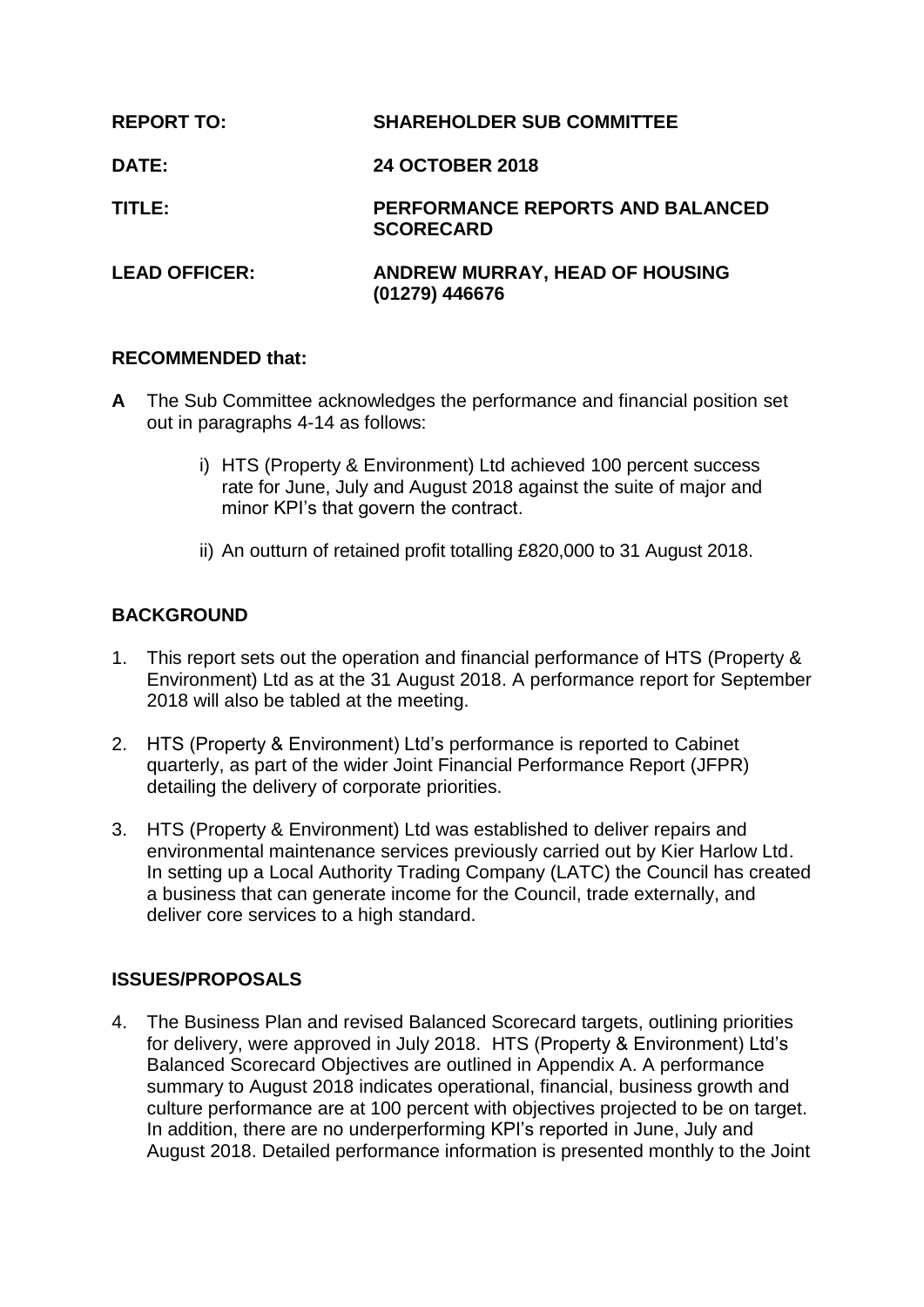Performance Review Meeting (JPRM) and, at the individual Portfolio Holder meetings.

- 5. Notable highlights over the current three-month period:
	- a) Gas Servicing remains at 100 percent since the contract inception;
	- b) Complaints continue to remain low;
	- c) Fast track and Routine Voids maintained their 100 percent monthly target; and
	- d) Repairs carried out within 20 days were above target the last three months.
- 6. Following a significant drop in performance in Streets during the first quarter, improvements have been made in quarter two as highlighted below:

|                                                                                                                      | Q <sub>1</sub>                                                 | Q1                          | Q <sub>2</sub>                                       | Q <sub>2</sub>              |
|----------------------------------------------------------------------------------------------------------------------|----------------------------------------------------------------|-----------------------------|------------------------------------------------------|-----------------------------|
| Name of KPI                                                                                                          | <b>Performance</b><br><b>Figure</b><br>(KBT<br><b>Report</b> ) | <b>RAG</b><br><b>Status</b> | Performancel<br><b>Figure (KBT</b><br><b>Report)</b> | <b>RAG</b><br><b>Status</b> |
| Routine cleaning of streets<br>(NI195) Litter to grade A<br>standard (Wave).                                         | 11.11%                                                         | <b>AMBER</b>                | 0.67%                                                | <b>GREEN</b>                |
| Routine cleaning of streets<br>(NI195) Detritus, to grade A<br>standard (Wave)                                       | 23.99%                                                         | <b>RED</b>                  | 5.02%                                                | <b>GREEN</b>                |
| The proportion of relevant public<br>land and highways which<br>unacceptable levels of Weed<br>are visible (NI 195). | 23.09%                                                         | <b>RED</b>                  | 11.42%                                               | <b>AMBER</b>                |

### **Table 1 – Quarter 2 Performance Figures**

- 7. Landscape Maintenance has been jointly reviewed by HTS (Property & Environment) Ltd and the Council following concerns last year. This included:
	- a) Revising the measurement for grass cutting;
	- b) Additional plant and labour to deliver an enhanced service; and
	- c) Level of complaints dropping compared to last year.
- 8. Feedback from Environmental Service Improvement Team (SIT) and from a range of stakeholders has provided positive feedback. Last quarter the KPI for tree works to be carried out within 80 days of order was amber. Performance has improved to 100 percent this quarter (from 93 percent last quarter).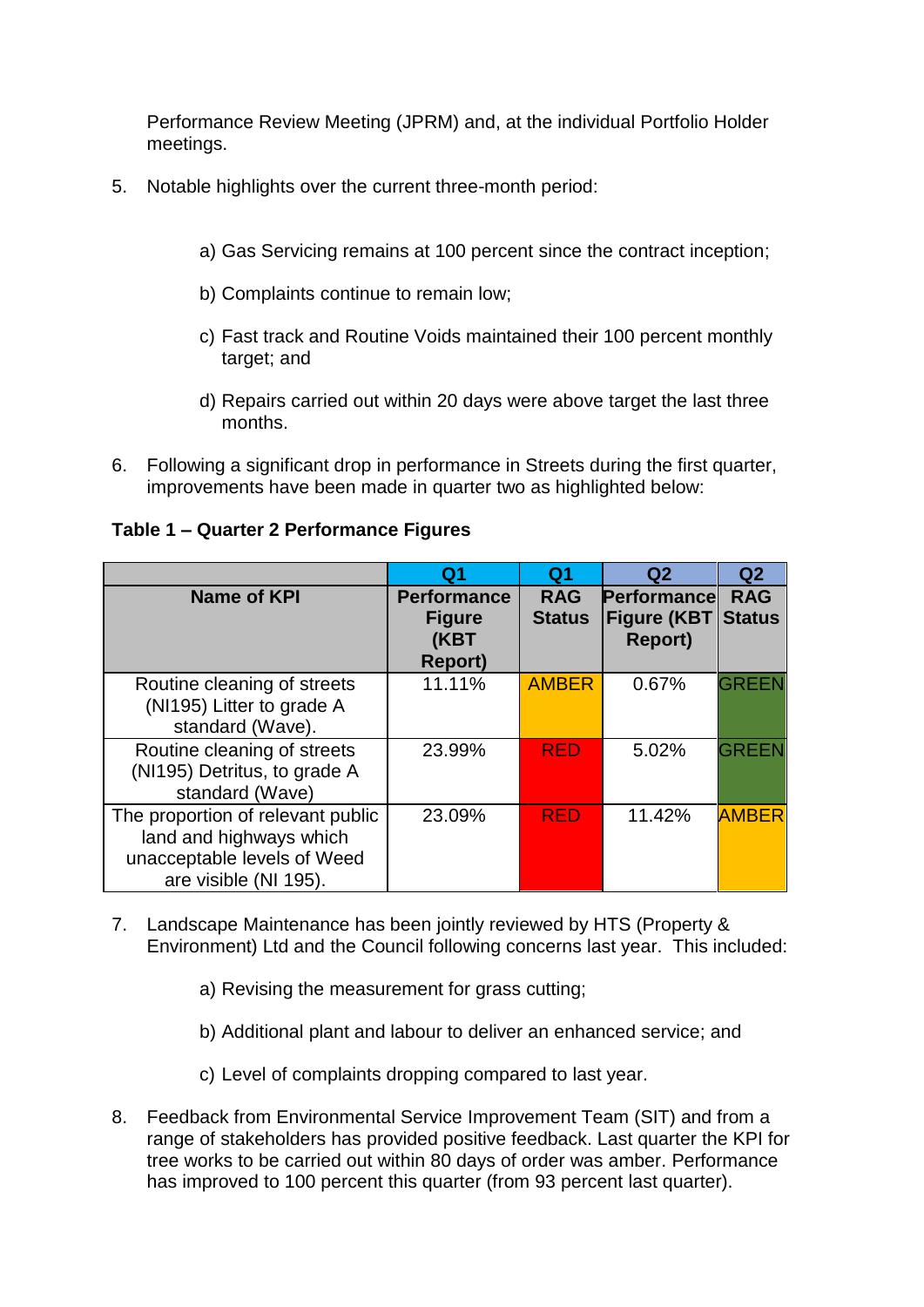9. Average waste recycling performance is outlined in the table below:

**Table 2 – Waste Recycling Performance**

|                    | June | <b>July</b> | <b>August</b> |
|--------------------|------|-------------|---------------|
| Waste<br>Recycling | 73%  | 65%         | 59%           |

- 10. HTS (Property & Environment) Ltd continues without the Reporting of Injuries, Diseases and Dangerous Occurrences Regulations (RIDDOR) achieving "0" Accident, Incident Rate (AIR) at the end of August 2018.
- 11. The controllable budgets assigned to HTS (Property & Environment) Ltd are managed within an existing Annual Service Charge (ASC) payment, uplifted annually for inflation. The ASC is forecasted to £17,472,000 in 2018/19.
- 12. In addition, the Services Agreement allows the Council to award Housing Capital Works on a year by year basis annually to this value up to 2021/22. This year's allocation, together with the approved carryovers from 2017/18 total £7,704,152. The current projected outcome reported for 2018/19 amounts to £5,966,326 with a carryover expected of £1,737,826. The Council will also be inviting HTS (Property & Environment) Ltd to submit new Business Cases for potentially three new projects associated with the "Council House Building" Programme.
- 13. The Committee also at a previous meeting noted that Cabinet had approved the provision of a loan of up to £1.4 million to support the set up costs of HTS (Property & Environment) Ltd. The loan was to cover normal business start-up costs and to ensure that state aid rules were not breached. The loan outstanding amounts to £819,000 with interest payments of £4,000 per month being paid to the Council.
- 14. HTS (Property & Environment) Ltd are currently evaluating its next phase of investment in fixed assets and are currently in the process of identifying a replacement strategy for fleet vehicles and plant. A report will be made to the Shareholder Sub Committee at a future meeting.
- 15. Current progress and financial forward forecasting for HTS (Property & Environment) Ltd, is outlined in the updated Shareholder statement which is outlined in Appendix B. A review of trading indicates a projected retained profit being forecasted for 2018/19 of £820,000.

# **IMPLICATIONS**

**Place (Includes Sustainability)** None specific. **Author: Jane Greer, Head of Community Wellbeing on behalf of Graeme Bloomer, Head of Place**